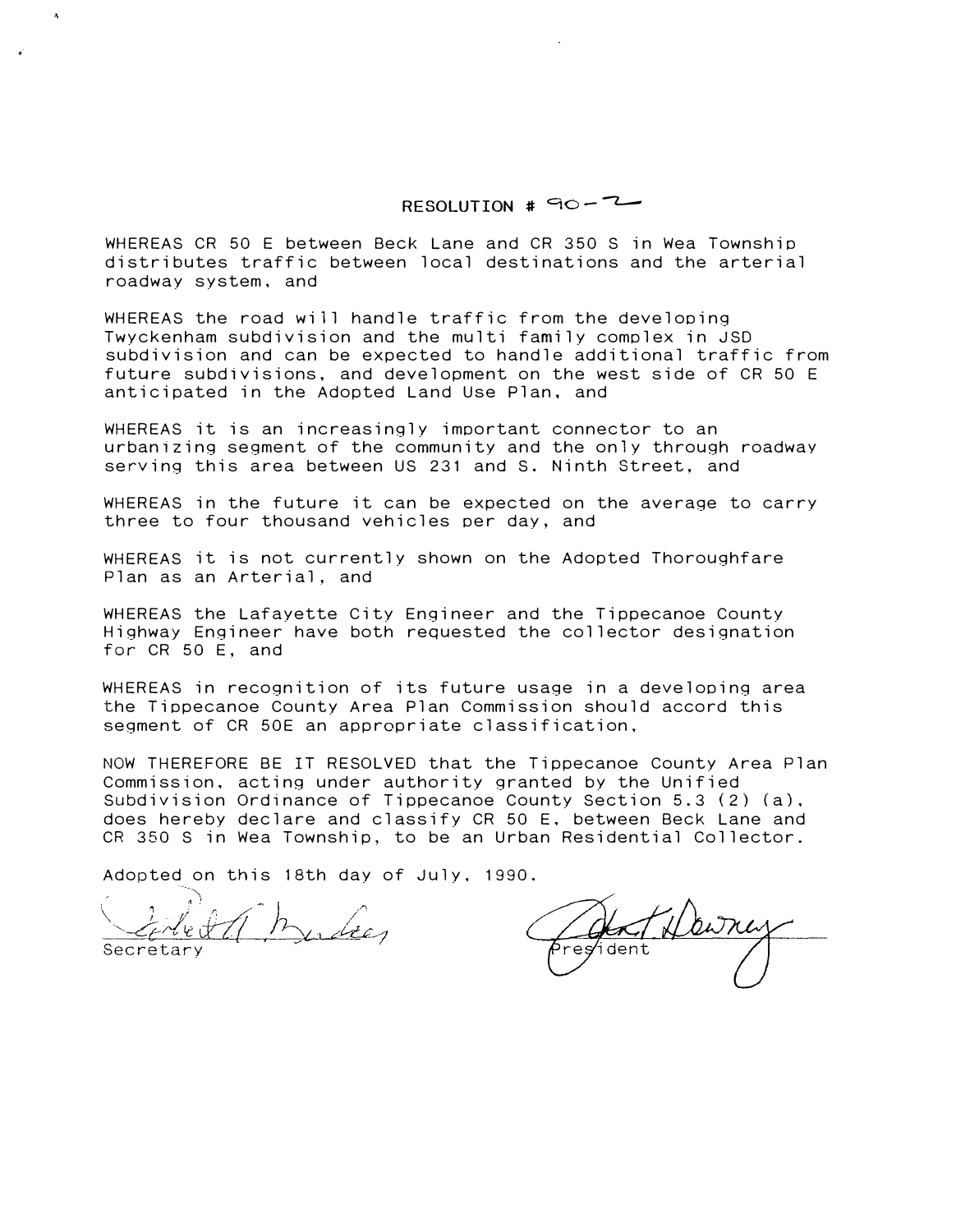## MEMORANDUM

TO: FROM: DATE: SUBJECT: Area Plan Commission Area Plan Comm1ss1on Staff July 13, 1990 Collector Road Status for CR 50 E

This change is being considered at the request of the Lafayette City Engineer with the approval of the County Highway Engineer. CR 50 E is partially in the City of Lafayette, the east half between Twyckenham Blvd. and CR 300 S (Ortman Lane.) The rest of the road falls under County jurisdiction at this time.

J-S-D Subdivision (S-1715) along this road is under consideration for primary approval. Since the subdivision submission in this case predates the change in the roadway status. it is our opinion that the subdivision does not need to be revised or resubmitted for primary approval. The prior street status of a "local" must be recognized and the subdivider is subject only to the prior construction standard.

Although the platted setback along CR 50 E will be shown at 25 feet. actual building setbacks in the future will need to meet the collector standard of 30 feet.

This is a logical proposal for the APC to consider and adopt. Many significant connector streets if classified as collectors, will not need to be classified or developed as arterial streets. However, they serve an intermediate function of feeding traffic to the arterial street system.

STAFF RECOMMENDATION

Approval

 $\lambda$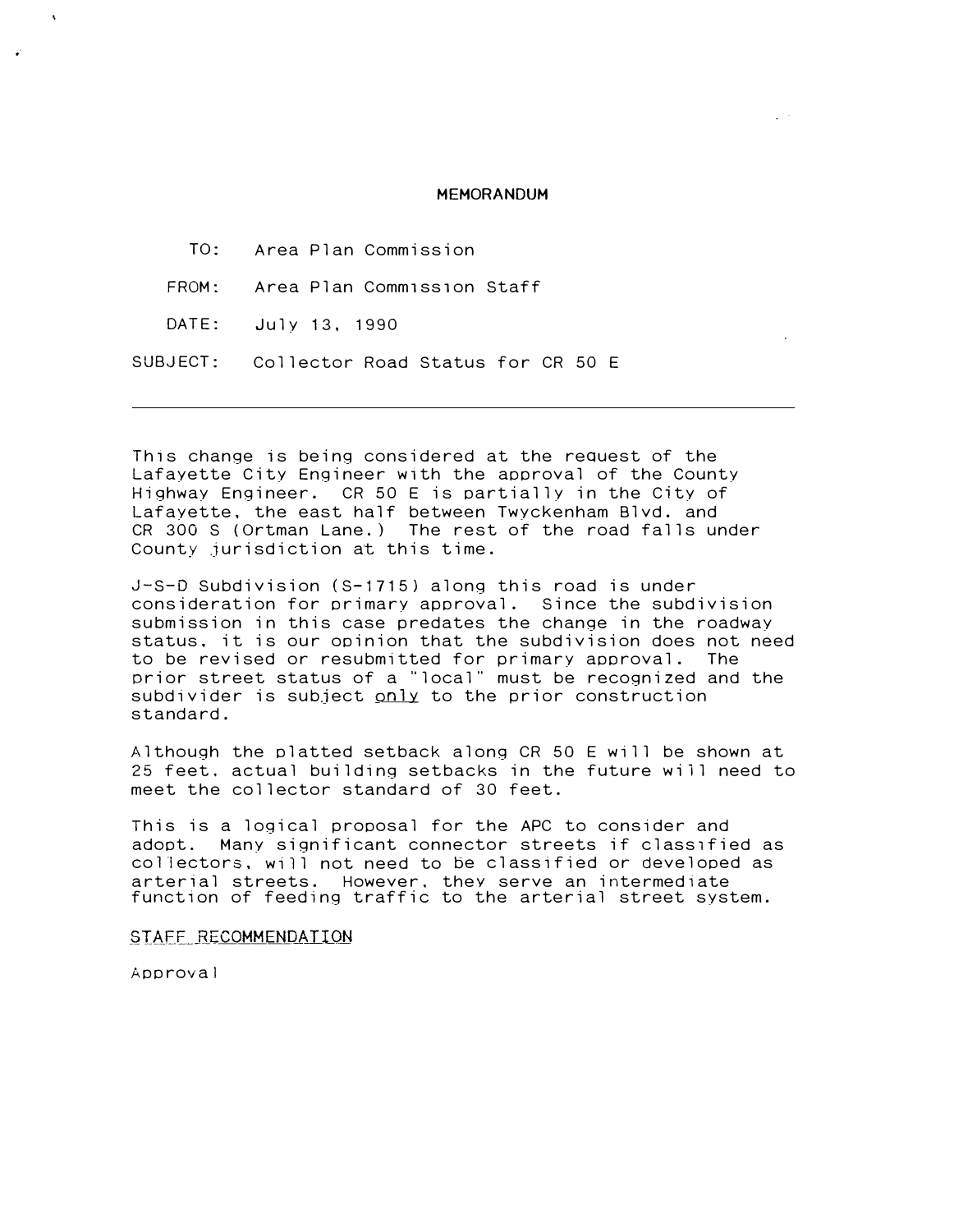

City of Lafayette. 20 North 6th Street· Lafayette, Indiana· 47901 • 317-742-8404 office of tbe City Engineer

June 21, 1990

RECEIVED

Mr. James D. Hawley, Executive Director Tippecanoe County Area Plan Commission JUN 2 2 1990 20 North Third Street Lafayette, Indiana 47901 CO.

Dear Mr. Hawley:

The proposed J-S-D Estates Subdivision has brought to light a transportation situation of potentially serious significance. This pertains to C.R. 50 E. which bounds the subdivision to the west. Presently, C.R. 50 E. is designated as an urban local street and the A.P.C. staff report recommends that the street be built with a 15 ft. half-width pavement including curb, gutter and sidewalk, the minimum improvements for a residential local road. However, because of the location and alignment of the roadway, a straight' shot from C.R. 350 S. to Beck Lane and halfway between Primary Arterials South Ninth Street and U.S. 231, the street will function as a collector street rather than as a local street. I expect to see traffic volumes on this street that are comparable to Beck Lane or Brady Lane and have concern that the 30 ft. back to back of paving required of a local street will be grossly inadequate to handle this traffic demand. Attached is EXHIBIT A which shows a comparison between the minimum street iprovements required for a local street and a collector street. Note that a local street is effectively reduced to a single traffic lane when cars are parked on both sides of the street.

Request is respectfully made for the Area Plan Commission to designate C.R. 50 E. as a residential collector street between C.R. 350 S. and Beck Lane minimum, possibly extending on north to U.S. 231. This would provide (barely) width enough for two sub-standard travel lanes with cars parked on both sides of the street. If possible, I would like the Executive Committee to consider this request at their meeting of July 5, 1990 although I will be out of town and unable to attend this meeting. If the matter needs to be considered by the full Commission or if you prefer

'MEA PLAN COMM.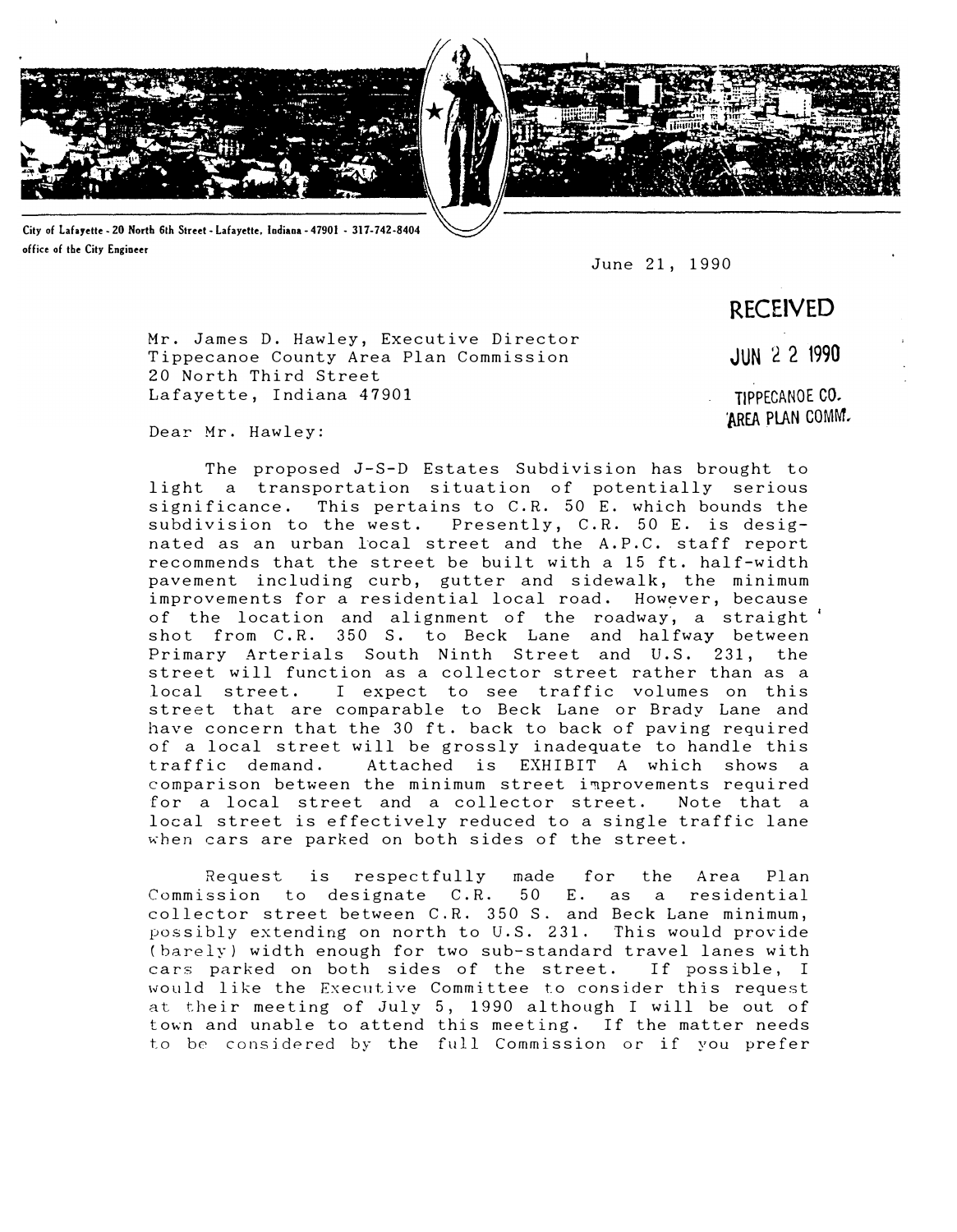that I be present to defend the proposal, I request that the matter be considered at the July 18 meeting and be on the agenda ahead of the proposed J-S-D Estates major preliminary Subdivision.

I've discussed this matter with the County Highway Engineer, Steve Murray, and had preliminary concurrence with the concept. By copy of this letter I am requesting Mr. Murray to send you a letter of support if he still concurs.

I'm very hopeful that this street can be designated as a collector street before there is another five-year commitment given that designates it as a local street.

> Very truly yours, tonald Sole

Donald G. Sooby, P.E. City Engineer

DGS:gc enclosure cc: James F. Riehle, Mayor Richard T. Heide, City Attorney Steve Murray File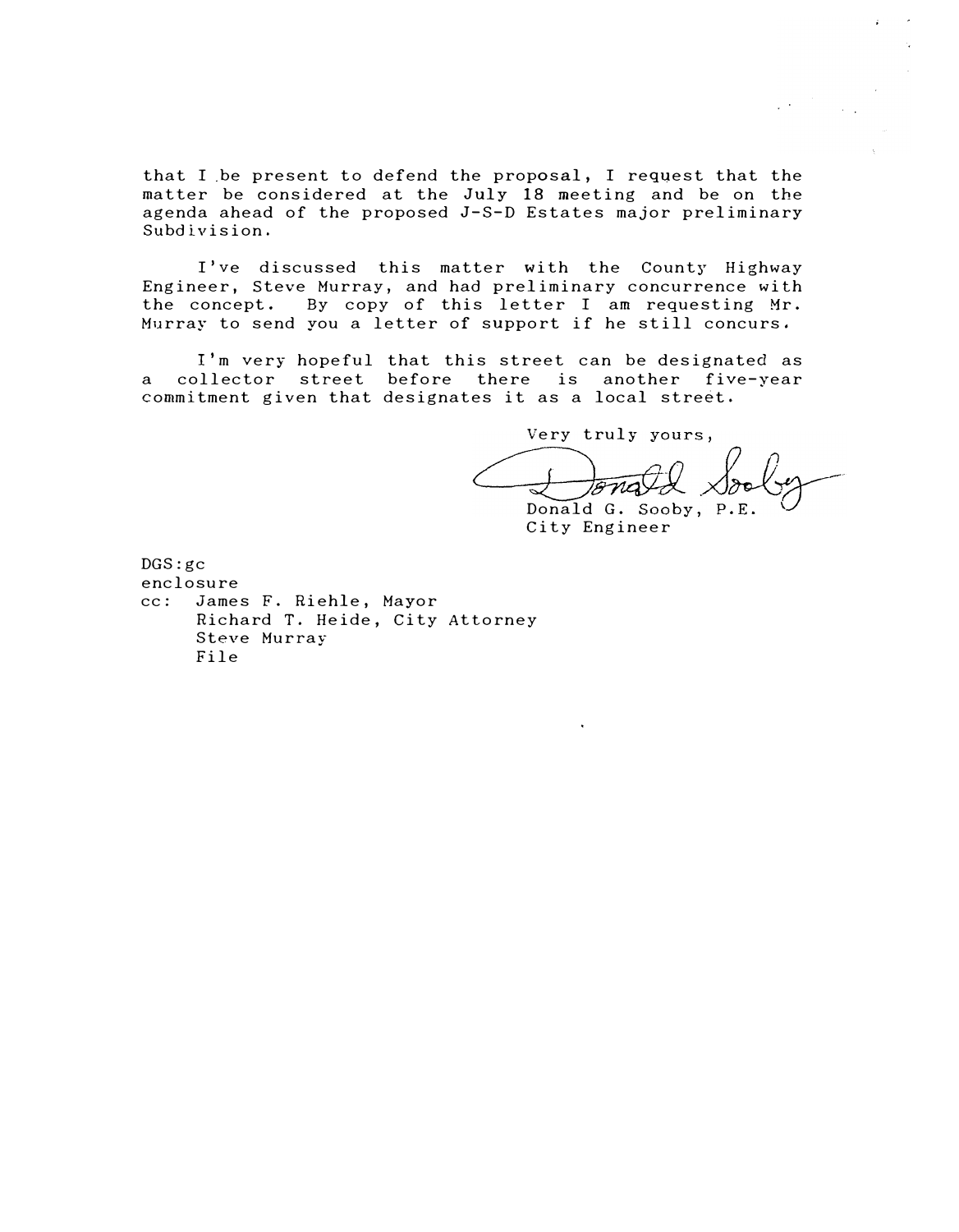## EXHIBIT A

RESIDENTIAL STREETS EXISTING MINIMUM STREET WIDTHS (MAXIMUM WIDTH THAT CITY CAN REQUIRE)



PLACE OR COURT

(BOO FT. MAXIMUM LENGTH)



LOCAL ROAD



COLLECTOR